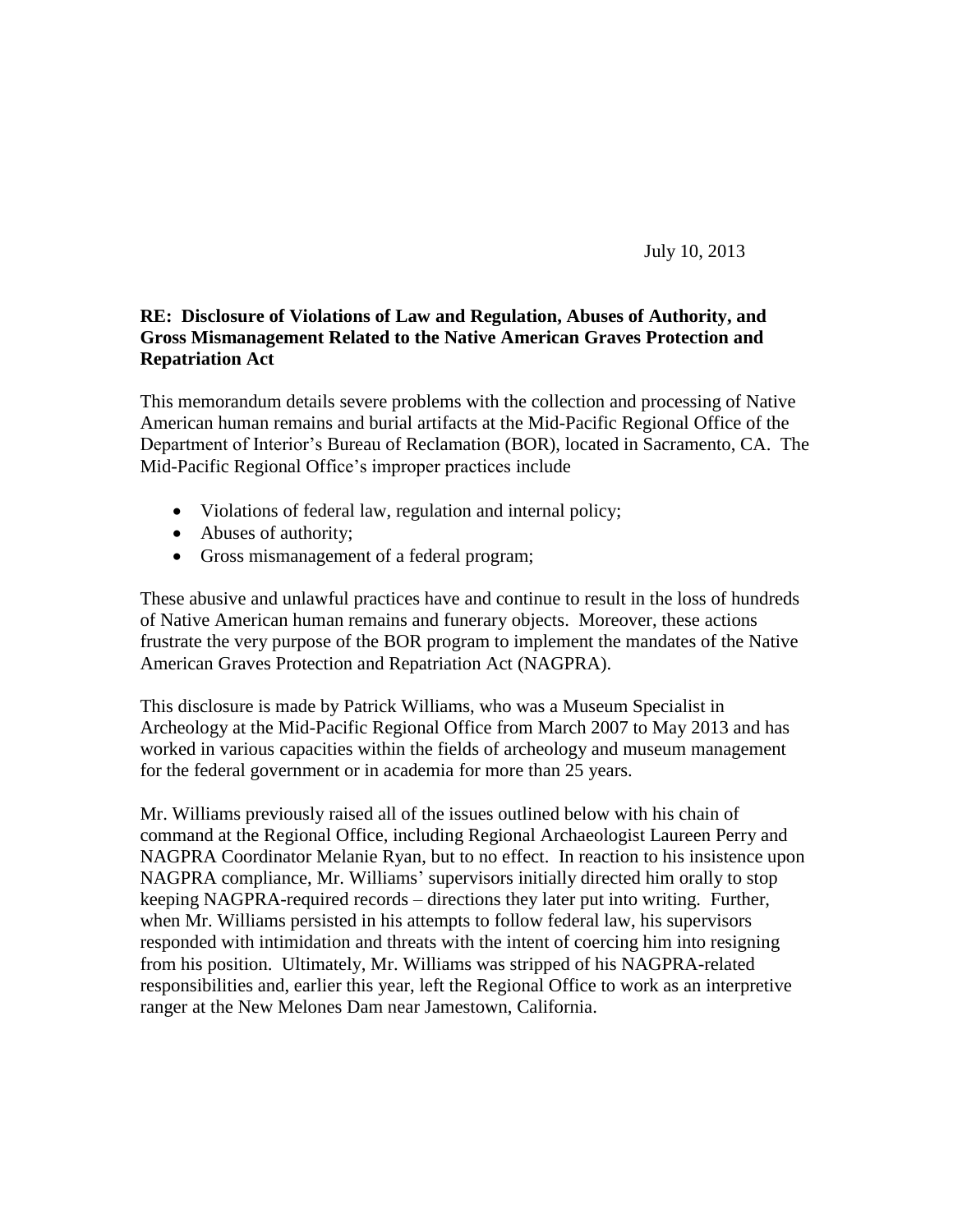#### **Background: The Native American Graves Protection and Repatriation Act**

The federal Native American Graves Protection and Repatriation Act (NAGPRA), 25 U.S.C. § 3001, *et seq.*, requires the federal government and any federally sponsored institutions to account for all newly discovered or currently held Native American human remains and artifacts for the purpose of preserving those discoveries and ultimately returning them to the Indian tribes and individual descendents to whom they rightfully belong. Pursuant to NAGPRA and its implementing regulations, federal actors must, among other things, do the following:

(1) Keep detailed records of all collections of Native American human remains and artifacts regulated under the Act;

(2) Notify Indian tribes and lineal descendents when any new discoveries are made of materials that are likely to be affiliated with those tribes and descendents;

(3) Consult with such interested tribes and descendents during and/or immediately after completion of the recording process, depending on the nature of the artifacts discovered; and

(4) Make available to interested Native American parties any artifactrelated information that is relevant to the rights of those parties.

As detailed below, federal officials and employees at BOR's Mid-Pacific Regional Office have and continue to violate all of these requirements, resulting in the loss of hundreds of Native American human remains and funerary objects. These practices constitute gross mismanagement because they have a significant adverse impact or create a substantial risk of significant adverse impact upon BOR's ability to accomplish its mission under NAGPRA, which is to preserve and repatriate these collections. Further, the Regional Office's practices constitute an abuse of authority because the office is arbitrarily and capriciously exercising its power so as to adversely affect the rights of Native American tribes and individuals, who are or may be legally entitled to custody of these artifacts.

# **I. Violations of Law, Regulation, and Agency Policy**

NAGPRA's provisions cover all discoveries and collections that include Native American human remains and objects that are funerary, sacred, or of other cultural affiliation or patrimony. The Act distinguishes between "associated" funerary objects and "unassociated" funerary objects. A funerary object is associated if the government is in possession of the human remains with which the object is reasonably believed to be affiliated or the object is believed to have been buried with human remains as part of a death rite or ceremony. 25 U.S.C. § 3001(3)(A); 43 C.F.R. § 10.2(d)(2)(i). A funerary object is unassociated if the government does not have possession of the human remains affiliated with the object. 25 C.F.R. § 3001(3)(B); 43 C.F.R. § 10.2(d)(2)(ii). If an object was originally displayed with individual human remains as part of a death rite or ceremony but then returned or distributed to descendents or other individuals according to traditional custom, it is not considered unassociated. 43 C.F.R. § 10.2(d)(2)(ii).

Federal officials and employees at BOR's Mid-Pacific Regional Office are violating the requirements of NAGPRA in the following ways: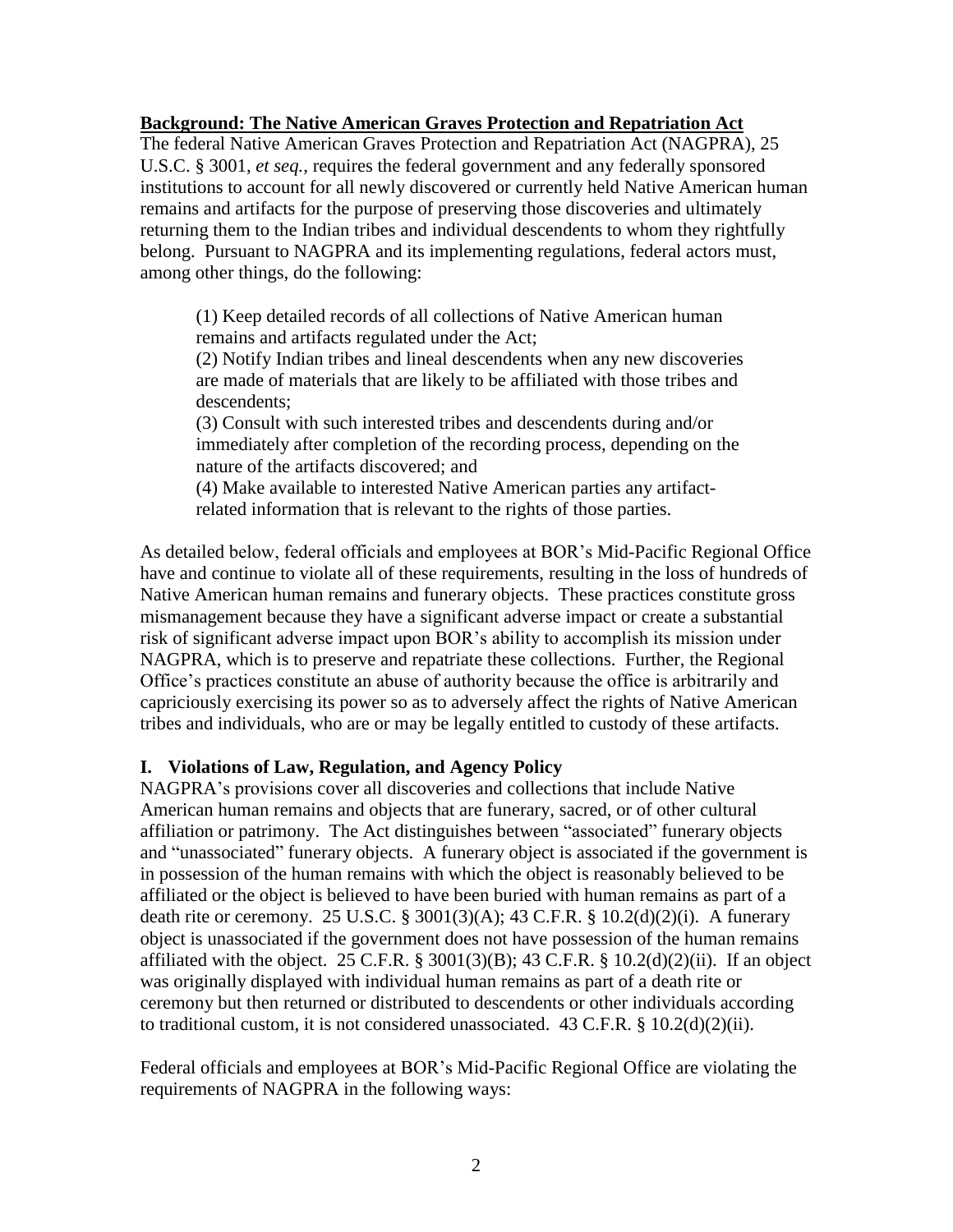**A. Failure to record newly discovered human remains and funerary objects** Beginning in August 2012, officials and employees at the Mid-Pacific Regional Office deliberately ceased to properly catalog or accession the Native American human remains and funerary objects being processed by the office. This decision is evidenced by a memo entitled "Museum Property Procedures" and dated September 7, 2012 (See Attachment 1) which reads, in pertinent part:

"LOANS\* For now, loan slips found in collections will be noted and not pursued at this time.

"HUMAN REMAINS\* Collections with human remains will be set aside for now. Other collections can be accessioned and catalogued."

Since this time, the Regional Office has kept records only for initial site surveys and excavations and is no longer recording or analyzing new data uncovered from subsequent site visitations. Excavation sites and collections that have not been properly accessioned include, among others, thousands of items and remains recovered from the New Melones Reservoir Project, many of which have been in the Regional Office's possession for 30 years

The Mid-Pacific Regional Office's deliberate failure to record newly discovered and long-stored artifacts and human remains violates NAGPRA Section 5, 25 U.S.C. § 3003, and NAGPRA Section 6, 25 U.S.C § 3004, as well as their correlating regulatory provisions. NAGPRA Section 5 governs the recording of human remains and associated funerary objects. Section 5 requires federal actors to conduct an item-by-item inventory of any such holdings and, to the extent possible, identify the geographical and cultural affiliation of those items. 25 U.S.C. § 3003(a); 43 C.F.R. § 10.9(a).

NAGPRA Section 6 governs the recording of unassociated funerary objects and requires federal actors to provide a written summary of any holdings that may include such artifacts, this summary being in lieu of an object-by-object inventory such as that required under Section 5. 25 U.S.C. § 3004(a) and  $(b)(1)(A)$ ; 43 C.F.R. § 10.8(a).

The attached Accession Records and memorandum further evidence the Mid-Pacific Regional Office's failures. Up until August 2012, Mr. Williams made thorough accession entries (See Attachment 2), as required by NAGPRA, including item-by-item inventories of collections containing human remains. However, in August 2012, his supervisors instructed him to discontinue these entries. These verbal instructions were followed by the September memorandum, entitled "Museum Property Procedures" (See Attachment 1). The memorandum demonstrates the Regional Office's deliberate failure to record collections including human remains as required by law.

Further, the attached Accession Records clearly illustrate the Office's improper practices. For example, in Record 1, Mr. Williams' July 12, 2012, entry for collections recovered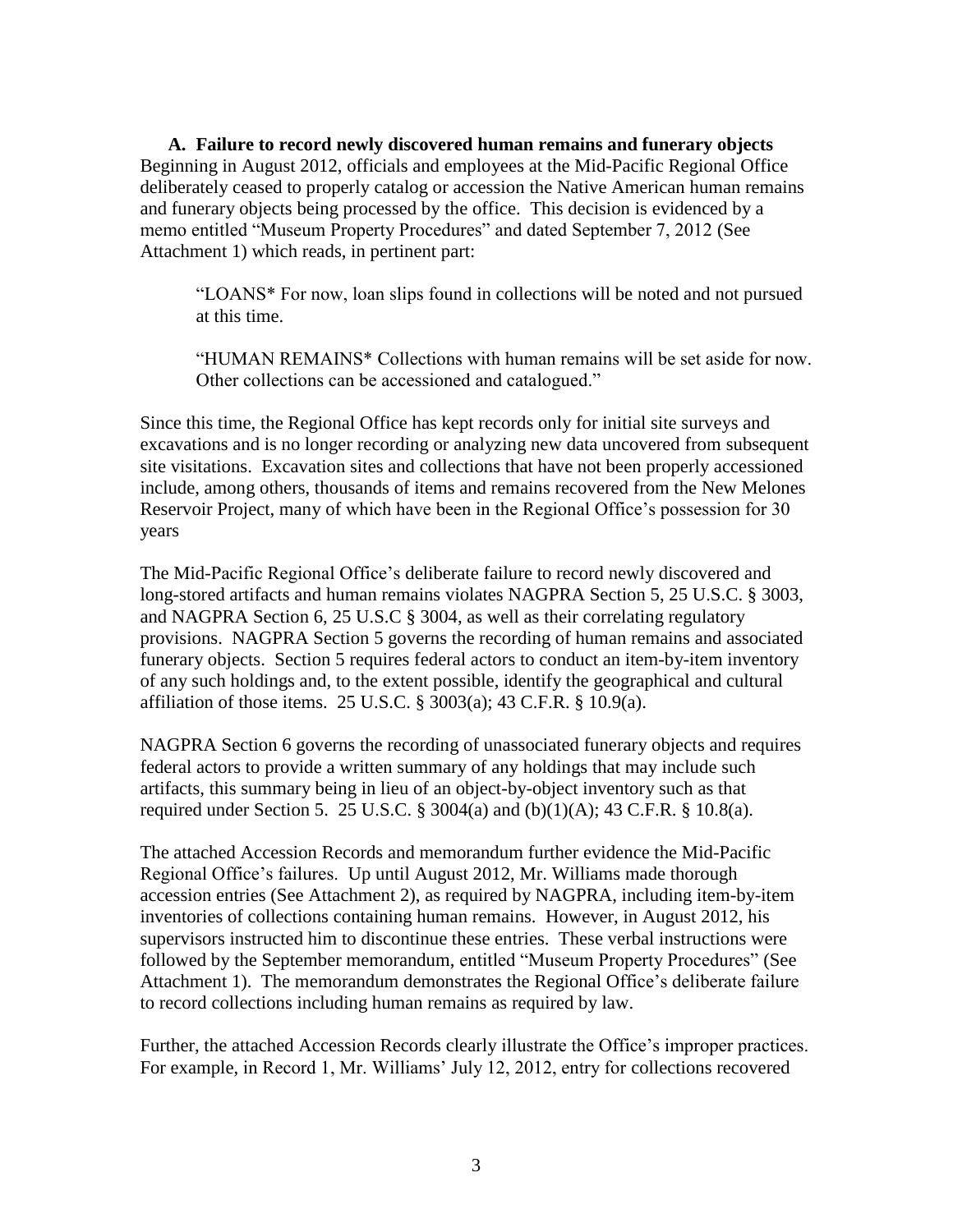from Tuolumne County, CA gives a thorough, item-by-item description of the artifacts and human remains contained in the collection. The entry provides, in relevant part:

"Remarks . . . Human Remains recovered from unit: 284˚/7m.; found among collection stage 1 faunal remains (bone) . . . in the 70-80 cm. level, encountered a single human vertebra. In the same level, a bone awl, square nails and glass were recovered. In the 80-90 cm. level, a possible human tooth, two pieces of human rib, and another vertebra were discovered. The human remains were not articulated, but scattered throughout the level." (See Attachment 2 Accession Records kept by Mr. Williams).

By contrast, in Record 2, Mr. Williams' August 28, 2012 entry (after he was instructed to stop making detailed accession entries) for another collection recovered from Tuolumne County provides only data regarding the numerical identification and origin of the collection, and gives no mention whatsoever of the kind of artifacts the collection contains. (See Attachment 3). These two entries, typical of the rest of the records, reflect the stark differences between accessions made in compliance with NAGPRA and the inadequate and improper practices implemented at the Mid-Pacific Regional Office, beginning in August 2012.

When Mr. Williams related his concerns about complying with NAGPRA to Melanie Ryan, the Regional Office's NAGRPA Coordinator, she responded that making proper accession entries was too complicated and required too much time and effort. Subsequently, Mr. Williams continued his efforts to keep the Regional Office in compliance but was unsuccessful in generating anything more than the hostility and abusive tactics described above.

The continuing failure of BOR's Mid-Pacific Regional Office to properly catalog and accession human remains and funerary objects or to record data from subsequent site visitations flies in the face of NAGPRA's basic recording requirements. This information discloses:

- Violation of Law NAGPRA Section 5, 25 U.S.C. § 3003(a)
- Violation of Law NAGPRA Section 6, 25 U.S.C. § 3004(a)

# **B. Failure to notify and report to requesting tribes**

In addition to discontinuing proper accession procedures, the Mid-Pacific Regional Office has deliberately ceased to inform tribes of long-stored and newly uncovered human remains and funerary objects or report these findings to tribes requesting this data. This practice has been in place since before Mr. Williams began working at the Regional Office. For example, the Office has not properly notified tribes of any collections recovered from subsequent site visitations to the New Melones Reservoir, visitations which date back to the late 1970s.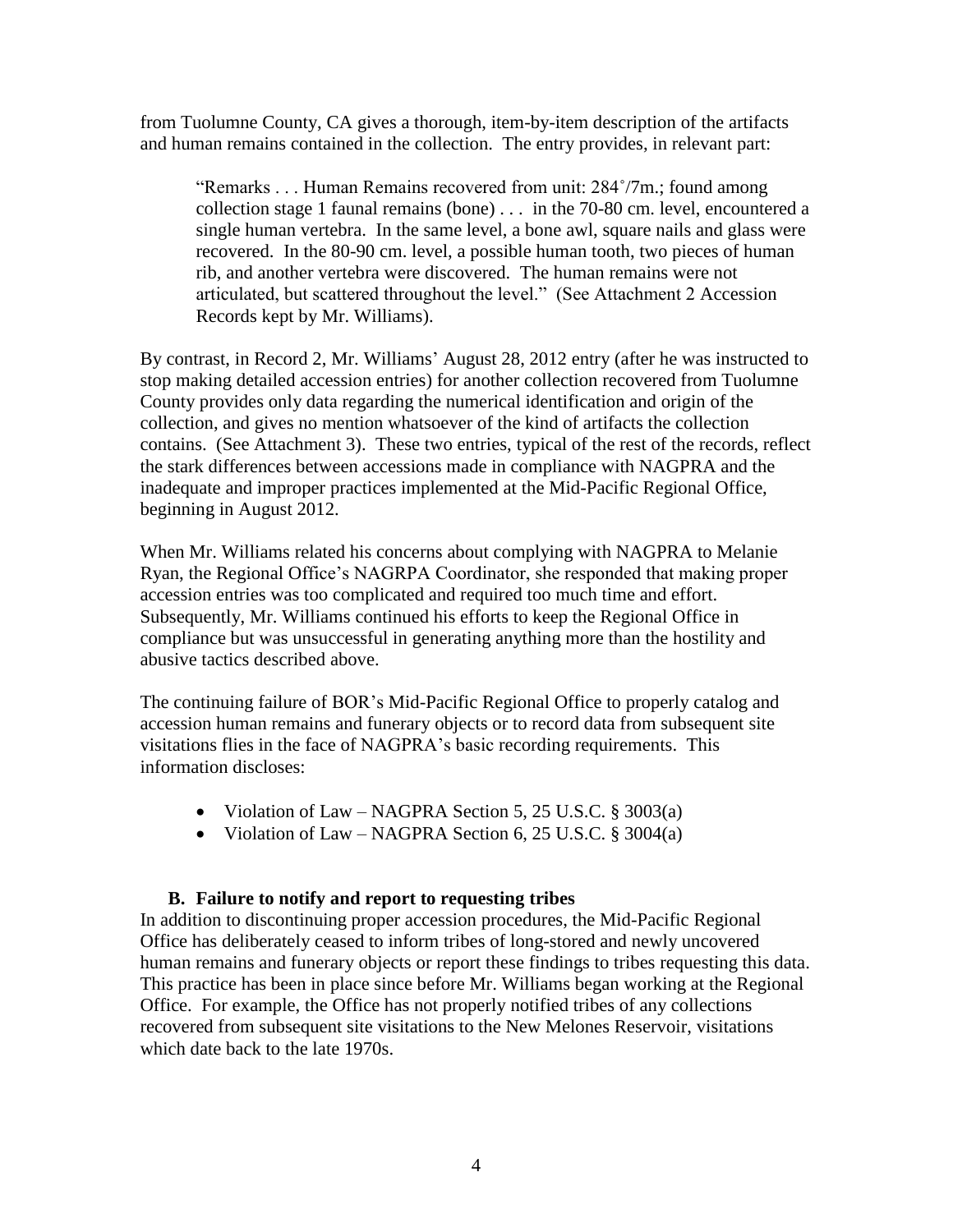These omissions violate NAGPRA's notification and consultation requirements. Under NAGPRA's implementing regulations, 43 C.F.R. § 10.5(b)(1), the Regional Office, upon becoming aware of a discovery of Native American human remains or artifacts, must take appropriate steps to identify any lineal descendents or Indian tribes with whom these findings are likely to be affiliated and must notify any such parties for the purpose of initiating consultation regarding the discovered materials, as required by Sections 5 and 6. When conducting an inventory pursuant to Section 5, the Regional Office must consult with any lineal descendents or Indian tribe officials likely to be affiliated with the recovered materials, and these consultations must begin as early as possible. 25 U.S.C. § 3003(b)(1)(A); 43 C.F.R. § 10.9(b)(1) and (2). Along similar lines, for summaries pursuant to Section 6, the Regional Office must also consult with any likely-affiliated lineal descendents or Indian tribe officials regarding the findings, and these consultations must begin no later than the completion of the relevant summary. 43 C.F.R. § 10.8(b)(2).

The Regional Office's failure to inform tribes about relevant discoveries also violates NAGPRA Section 5(b)(2), which requires that, upon request by an Indian tribe that received or should have received notice of a Section 5 inventory, BOR must provide any additional available documentation to supplement the inventory. 25 U.S.C. § 3003(b)(2); 43 C.F.R. § 10.9(e)(5). Additionally, with respect to unassociated artifacts regulated under Section 6, BOR must provide tribes or lineal descendents affiliated or likely affiliated with such artifacts with access to relevant records, data, and studies for the purpose of determining geographical and cultural affiliation. 25 U.S.C. § 3004(b)(2); 43 C.F.R. §  $10.8(d)(2)$  and  $(3)$ .

The Mid-Pacific Regional Office's deliberate and continuing failure to notify interested tribes of discoveries, both new and old, or report to tribes requesting data is directly inconsistent with these provisions. The above information discloses a substantial likelihood of:

- Violation of Regulation  $-43$  C.F.R. § 10.5(b)(1)
- Violation of Law NAGPRA Section 5, 25 U.S.C.  $\S 3003(b)(1)(A)$
- Violation of Regulation 43 C.F.R.  $\S$  10.8(b)(2)
- Violation of Law NAGPRA Section 5, 25 U.S.C.  $\S$  3003(b)(2)
- Violation of Law NAGPRA Section 6, 25 U.S.C.  $\S$  3004(b)(2)

# **C. Removal of accession files**

During Mr. Williams' employment, the Mid-Pacific Regional Office permanently removed accession files for burial sites from its collection repository to unknown locations. Among others, the Regional Office has displaced a large number of items from the New Melones Reservoir site.

Because these extractions by the Regional Office make the files unavailable to interested tribes, they violate NAGPRA's implementing regulations, 43 C.F.R. § 10.8(b)(3), which require the provision of relevant information during any consultations pursuant to Section 6. Under § 10.8(b)(3), the Regional Office must provide copies of a Section 6 summary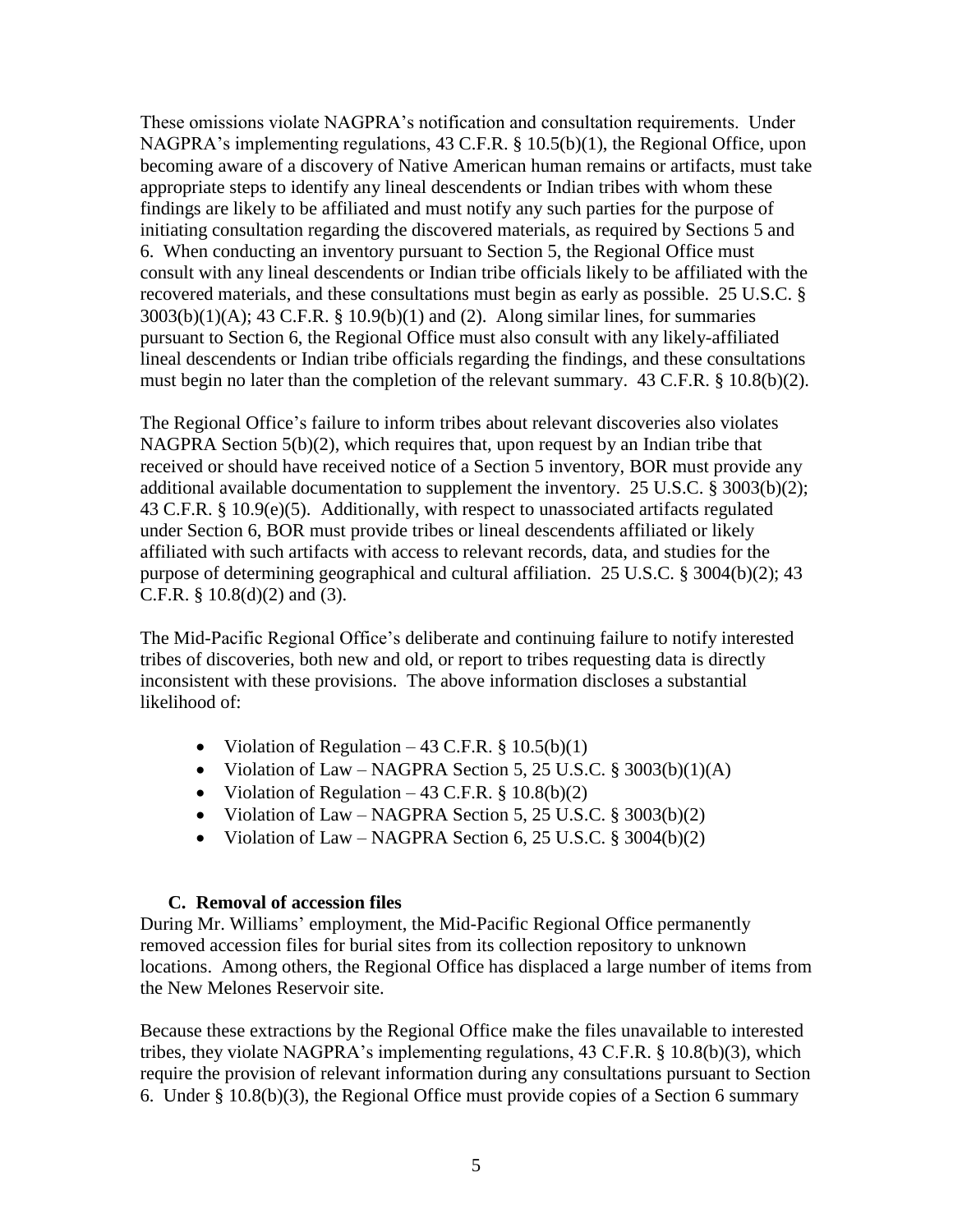to interested Native American parties and must, upon request, also provide these parties access to relevant records for the purpose of determining the geographical and cultural affiliation of the artifacts. *See also* 25 U.S.C. § 3004(b)(2). Likewise, when conducting an inventory pursuant to NAGPRA Section 5, BOR is required to provide similar information to interested Native American parties. 43 C.F.R. § 10.9(b); 25 U.S.C. § 3003(b)(2).

The Mid-Pacific Regional Office's practice of permanently displacing accession files contravenes the following:

- Violation of Regulation  $-43$  C.F.R. § 10.8(b)(3)
- Violation of Regulation  $-43$  C.F.R. § 10.9(b)

#### **D. Undocumented loans of funerary objects**

Since before Mr. Williams' employment there, the Mid-Pacific Regional Office has loaned out funerary objects to other agencies, museums, and academic institutions for display without completing official loan-out documentation, thus making the loans untraceable in accession records (See Attachment 1, Memo Re Museum Property Procedures). For instance, over the years undocumented loans have been to San Francisco State University, Fresno State University, the Santa Barbara Museum of Natural History, and the University of California, Berkeley and Santa Barbara campuses, among others.

The Regional Office's failure to properly document loans of its collections violates Department of Interior internal policy, Museum Property Directive 3-1.9 (See Attachment 4). Under Directive 3-1.9, BOR must document each loan by assigning it a unique number, completing a loan agreement, and recording detailed data concerning the lender, borrowing institution, items lent, and date of return. Under the Supreme Court's holding in *Morton v. Ruiz*, "[w]here the rights of individuals are affected, it is incumbent upon agencies to follow their own procedures." 415 U.S. 199, 235 (1974). The purpose of NAGPRA's implementing regulations is to "develop a systematic process for determining the rights of lineal descendents and Indian tribes . . . to certain [human remains and artifacts] with which they are affiliated." 43 C.F.R. § 10.1(a). The Regional Office's failure to document loans affects these legal rights of Native Americans by rendering indeterminable the location of many funerary artifacts. Thus, the Supreme Court's holding in *Ruiz* requires the Regional Office to follow Department of Interior procedures for documenting loans of funerary objects.

The attached memorandum from the Mid-Pacific Regional Office, entitled "Museum Property Procedures," evidences the Regional Office's deliberate failure to properly document loans of collections to other agencies and museums (See Attachment 1). The memorandum provides, "[f]or now, loans [sic] slips found in collections will be noted and not pursued at this time." This instruction to not "pursue" loan slips is direct evidence that the Regional Office has intentionally neglected to record and monitor loans.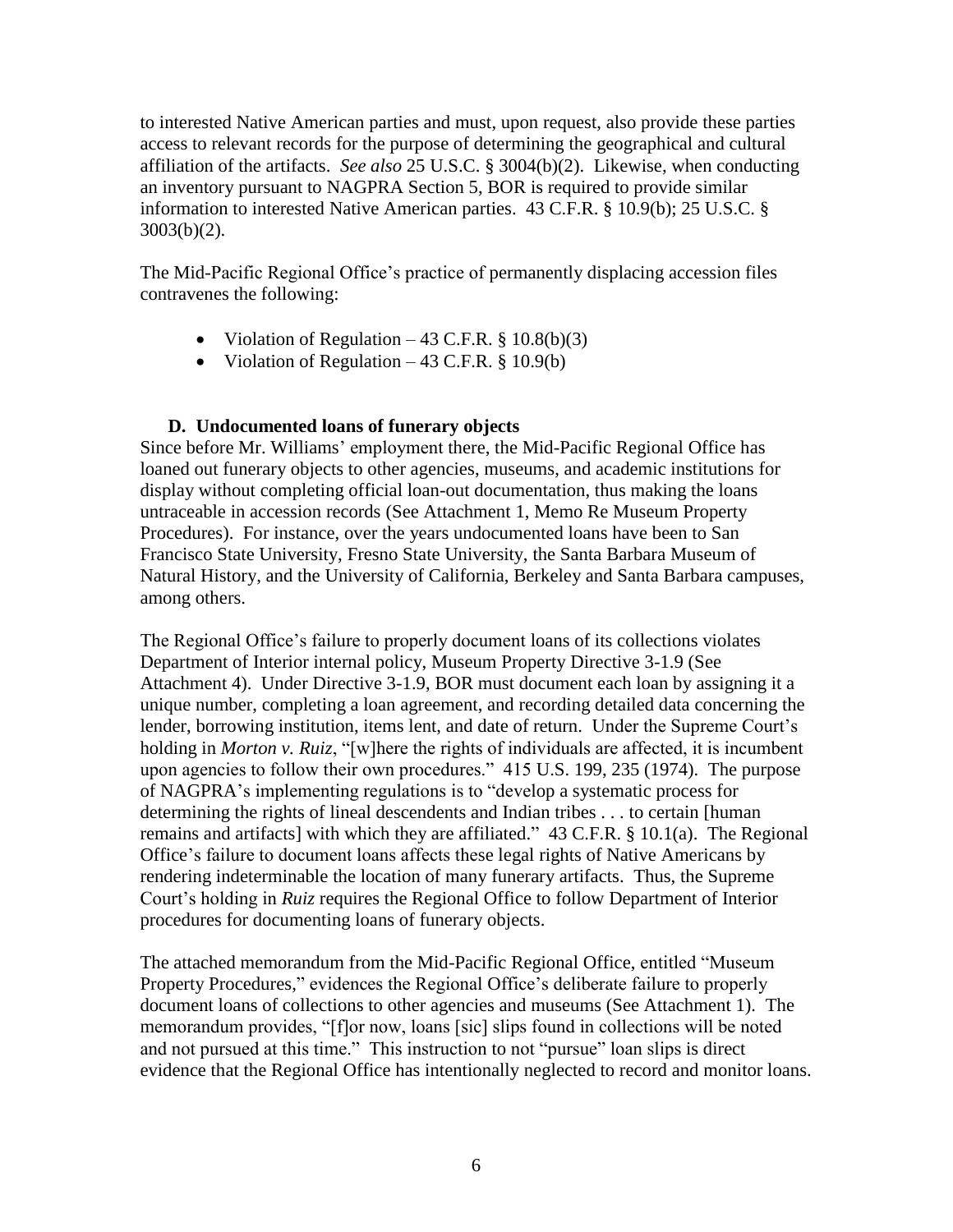As with the accession procedures discussed above, when Mr. Williams brought the inadequacy of the Regional Office's loan procedure to the attention of Ms. [last name], the Office's NAGPRA Coordinator, she responded that completing proper documentation for loans would require too much time and effort.

The above discloses:

• Violations of agency rule – Department of Interior Museum Property Directive 3-1.9

### **E. Deletion of government records and violation of 18 U.S.C. § 1001** On information and belief, beginning as early as August 2012, BOR's Mid-Pacific Regional Office has erased records of human remains and funerary objects from the Interior Collection Management System (ICMS) database in order to destroy evidence of the mismanagement and improper practices discussed above. These erasures began at the direction of Laureen Perry, the Regional Archeologist for the office. Likewise, during the same period, the Regional Office began altering catalog and accession spread sheets in order to hide a large number of regulated collections and loans of those collections. Mr. Williams had made over 5,000 entries of NAGPRA artifacts into the ICMS database before he was instructed to discontinue these entries. Shortly thereafter, he noticed that some entries had been removed. Although Mr. Williams was progressively blocked from editing or viewing the database, he has reason to believe that a substantial majority of his entries have been completely erased.

These practices are in blatant defiance of multiple provisions discussed above: the inventory requirement of NAGPRA Section 5; the summary requirement of NAGPRA Section 6; and the provision of information requirements associated with any consultations pursuant to Sections 5 and 6. 43 C.F.R. §§ 10.8(b)(3) and 10.9(b).

Based on Mr. Williams' information and belief, the Mid-Pacific Regional Office's practice of deleting database entries also violates 18 U.S.C. § 1001, which prohibits the falsification of government records.

The above information documents:

- Violation of Law 18 U.S.C.  $§$  1001
- Violation of Law NAGPRA Section 5, 25 U.S.C. § 3003(a)
- Violation of Law NAGPRA Section 6, 25 U.S.C.  $\S$  3004(a)
- Violation of Regulation 43 C.F.R.  $\S$  10.8(b)(3)
- Violation of Regulation  $-43$  C.F.R. § 10.9(b)

# **II. Gross Mismanagement**

In addition to constituting violations of law, regulation or policy, all of the practices described above rise to the level of gross mismanagement, further meriting immediate investigation. The purpose of NAGPRA is to create a systematic process for determining